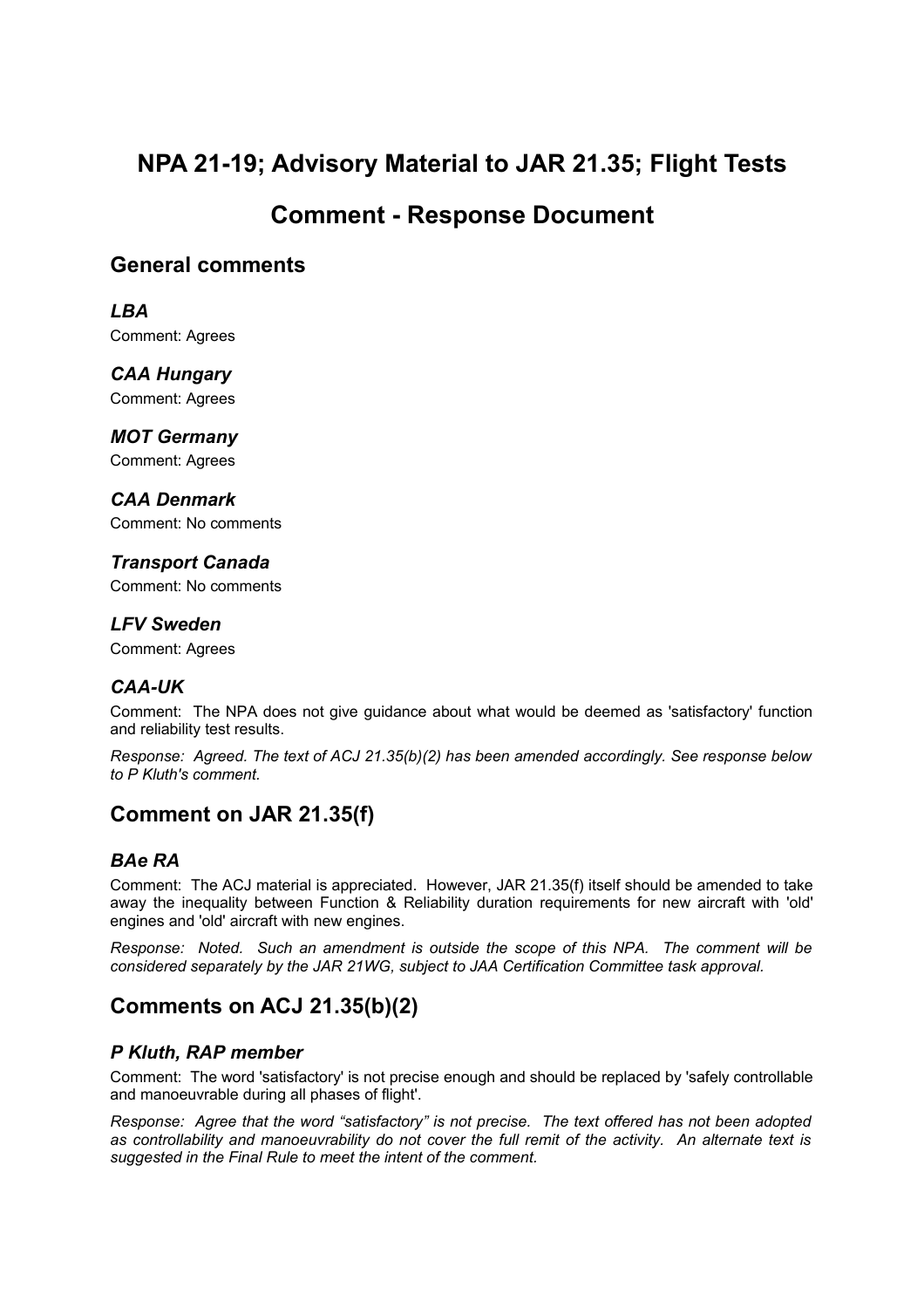#### *CAA-UK*

Comment: First sub-paragraph of **2.** : 'Satisfactory' needs to be defined.

*Response: Agreed, see response to P Kluth's comment above.*

Comment: Second sub-paragraph of **2.** : delete 'upon'.

*Response: Agreed.*

Comment: Third sub-paragraph of **2.** Insert 'the' between 'with' and 'participation'.

*Response: Agreed, but see response to AIA comment below.*

#### *Austro Control/MOT Austria*

Comment: Delete second sub-paragraph of **2.** to be consistent with FAA rules.

*Response: Not agreed. One reason for this ACJ is to explain that some test flying for certification compliance showing can be regarded as F&R testing provided that the aircraft is close to the final certification standard. This provision has been reviewed by FAA and gave no rise to comments.*

#### *AIA*

Comment: Delete third sub-paragraph of **2.** for the following reasons: F&R testing is required before a Type Certificate is issued and ownership transferred to the operator. To require that an airline's maintenance and flight crew staff participate in a test required for certification is inappropriate and poses significant legal obstacles. There are also potential labour union issues involved. Also the phrase "where possible" does not provide clear enough indication that this scenario is optional. Since the ACJs are a regulatory document, it is conceivable that the regulatory authority might feel empowered to levy this as an actual requirement which would be inappropriate.

*Response: The comment is acknowledged. Participation of operator crews in pre-certification testflying can give legal problems. Whilst the FAA uses the Provisional Type Certificate to solve this issue, there is no JAA equivalent. However, some form of co-operation with operators is felt to be desirable to simulate the 'operation as if it were in service' as well as possible. This needs to be encouraged through the ACJ. A new text is introduced.*

#### *CAA-UK*

Comment: Third sub-paragraph of **2.** " ... with participation of an operators own flying and maintenance crews ... " is sensible but makes it difficult to give credit to certification flying. The ACJ should address where conflict may arise within the context of certification.

*Response: Acknowledged. Text amended. See response to AIA comment above.*

Comment: Fourth sub-paragraph of **2.** "........... operated as though it were in service ........" needs clarification as to whether the presence of passengers is necessary, desirable or not required.

*Response: In order to confirm the proper functioning and reliability of some equipment, it may be necessary for members of the flight test crew to act as passengers. Given that the details of the total programme are to be agreed with the Authority in advance, and given that there may be national legal issues, it is concluded that no further information should be included in the ACJ.*

### **Comment on ACJ 21.35(f)(1)**

#### *Austro Control/MOT Austria*

Comment: Reword ACJ to make clear that all F&R testing needs to be done after all other compliance showing in certification.

*Response: Not agreed. See response to previous Austro Control/MOT Austria comment.*